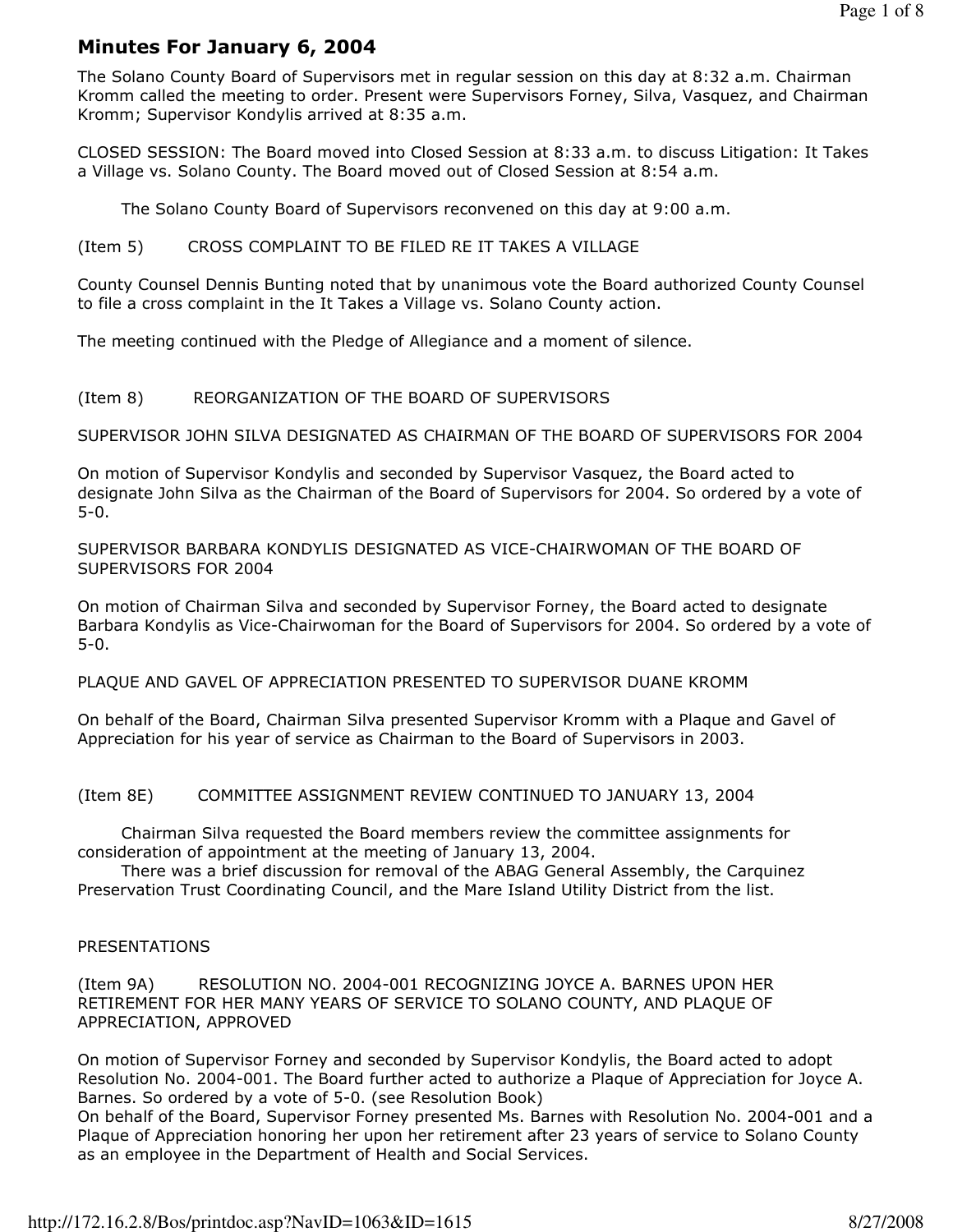## (Item 9B) PRESENTATION ON THE ECONOMIC IMPACT OF SOLANO COUNTY'S AGRICULTURAL INDUSTRY, RECEIVED

 University of California Cooperative Extension Director Larry Clement reviewed the information as outlined in the Agenda Submittal from the Agriculture Department dated January 6, 2004, incorporated herein by reference, denoting the economic direct and indirect impact the agriculture industry has on the local economy. Mr. Clement noted the County to find ways to keep the processing of products here to keep that added value locally. There was a brief discussion regarding product multipliers.

 Diane Metz, U.C. Coop Nutrition Family Consumer Science Advisor to the County, discussed the power of the economy and the consumer to expand the value of raw products; the tremendous growth in the County, and how agriculture is a strong viable part of the County. There was a short discussion regarding Mad Cow Disease and the impacts on the consumer and the public, the availability of consumer information on the USDA Food Safety Service Hotline and through the County Coop Extension office, and attracting industries to the County for processing and marketing of products originating here.

# ITEMS FROM THE FLOOR

# APPEARANCE BY HOWARD JENNINGS, JR. RE COUNTY BUS SERVICE

Howard Jennings, Jr., Fairfield, voiced concern with the bus transportation in the County, the inconsistency of service in the cities within the County, and requested the County work with the cities to provide a Countywide bus system.

## APPEARANCE BY DONALD TIPTON, VALLEJO RE VARIOUS ISSUES

Donald Tipton, Vallejo, voiced his concerns regarding protocol, with the start time of open session of the Board of Supervisor's meeting, and suggested starting the meetings at 9:00 a.m. and conduct Closed Session at the end of the meeting.

## APPEARANCES BY MARY MAGILL AND DOUGLAS MACDONALD REGARDING CONCERNS WITH DIEBOLD ELECTRONIC VOTING EQUIPMENT

 Mary Magill, Benicia, voiced concern with the Diebold voting equipment, with machines being delivered to the County that are not certified, with Diebold not upholding the contract with the County, with problems across the Country with Diebold, with 26 crucial issues relating to security with this equipment, that Diebold is not in compliance in many of the California counties, and feels the equipment has been misrepresented.

 Douglas MacDonald, Community Labor Alliance, discussed the difficulties of the election process, questionability of the integrity of the voting and counting process, questionable voting results in areas where Diebold voting machines were used, feels there have been errors in choosing the Diebold voting machines. Mr. MacDonald further voiced concern that the Diebold software is not certified and violates Federal election laws, the machines are vulnerable to massive fraud, jeopardy of the fair and free election, and requested the machines be sent back to Diebold.

 There was a brief discussion regarding the concerns that have been presented, the need for a backup plan if the voting machines are not certified, and the very low error rate in this County, the greatest risk of human error, and the need to ensure the public that the any system used is reliable and accurate.

# PUBLIC COMMENT ON CONSENT CALENDAR

(Item 17) Adoption of a Resolution of Intention to adopt a Resolution of Necessity for Condemnation of Real Property located at 625 Broadway Street, Fairfield

 Donald Tipton, Vallejo, expressed opposition to condemnation, and feels negotiations should be completed prior to any action.

 Following a short discussion, it was noted that information relative to a friendly condemnation should have been included in the Agenda Submittal.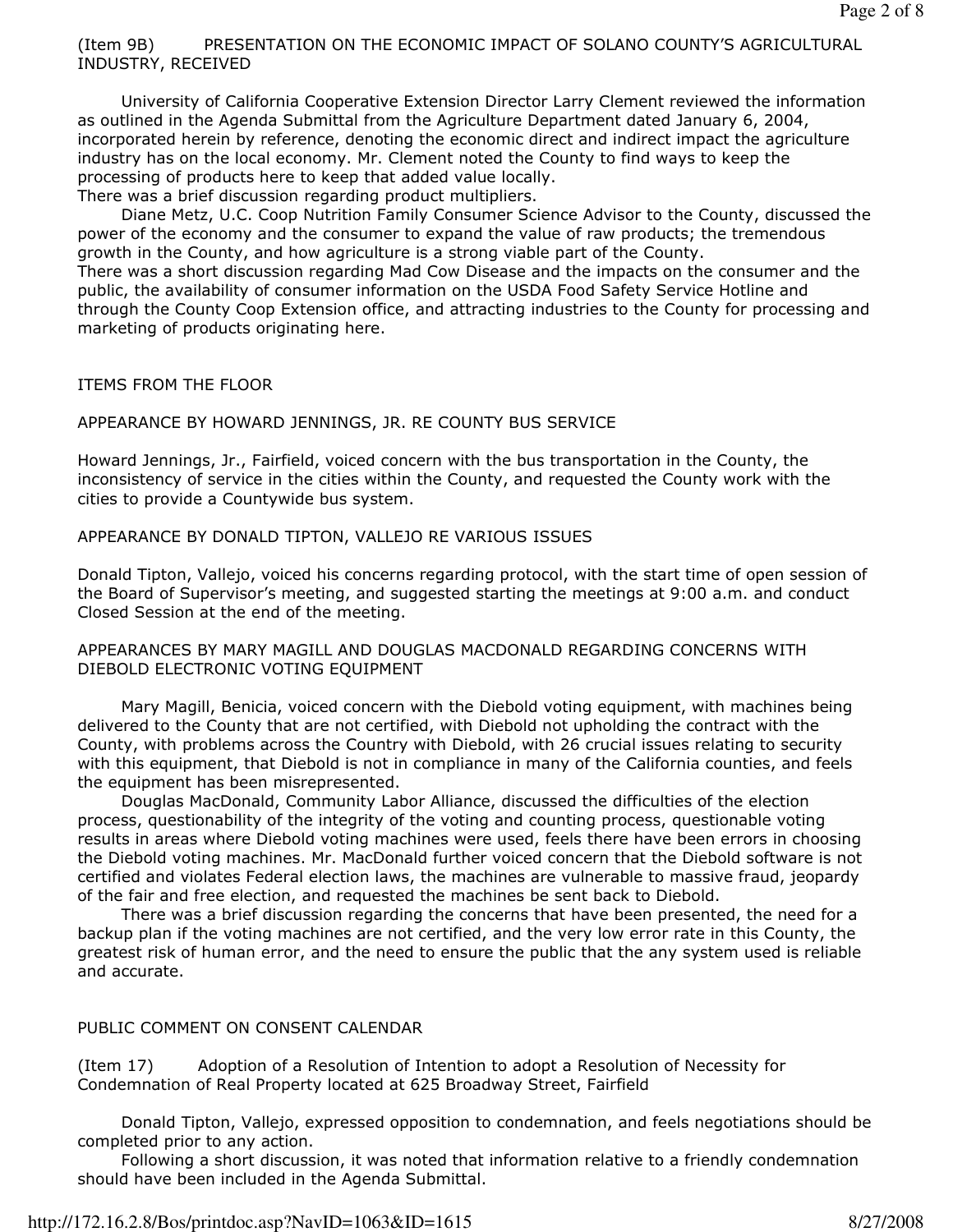(Item 19B) Approval to clear four (4) computer items of no current value from the June 30, 2003 Unaccounted Fixed Asset Inventory

 Donald Tipton, Vallejo, voiced concern with the missing equipment, the lack of a police report, and with the private information that could remain on the hard drive of those computers.

### APPROVAL OF AGENDA

On motion of Supervisor Kromm and seconded by Supervisor Vasquez, the Board acted to approve the submitted Agenda, incorporated herein by reference, with the following modifications:

(Item 18C) Approve contract amendments with the County Medical Services Program (CMSP) and with the Partnership HealthPlan of California (PHC) for continuation of pilot the program through June 2004; authorize the Health and Social Services Director or designee to develop rates and procedures for paying out-of-area hospitals for medical treatment of Solano residents; approval of appropriation transfer requests in the amount of \$1.9 million reflecting Unanticipated Revenue from the CMSP Governing Board for contract period February 1 through June 30, 2004 and CMSP revenue obligated by contract but not yet budgeted (4/5 vote required); recognize a \$1 million increase in the Master Settlement Agreement (MSA) fund contribution to the Health and Social Services Department's County Medical Services Program; approve an appropriation transfer request in the amount of \$1 million (4/5 vote required), removed from the Consent Calendar.

(Item 21) Adoption of a resolution authorizing the Department of Environmental Management to file a grant application and enter into a funding agreement with the Department of Water Resources to conduct a groundwater study throughout Solano County; authorize the County Administrator to sign the grant application and related grant documents, removed from the Consent Calendar.

So ordered by a vote of 5-0.

### CONSENT CALENDAR

On motion of Supervisor Kondylis and seconded by Supervisor Vasquez, the Board acted to approve the following Consent Calendar items by a vote of 5-0.

(Item 15) MINUTES OF THE BOARD OF SUPERVISORS' MEETING OF NOVEMBER 25, 2003 AND DECEMBER 2, 2003, as outlined in the Agenda Submittal from the Clerk of the Board dated January 6, 2004, incorporated herein by reference, approved.

(Item 16) GRANT IN THE AMOUNT OF \$37,605 FROM THE JUDICIAL COUNCIL OF CALIFORNIA FOR THE SOLANO COUNTY COURT APPOINTED SPECIAL ADVOCATE (CASA) PROGRAM, as outlined in the Agenda Submittal from Office of Family Violence Prevention dated January 6, 2004, incorporated herein by reference, accepted and County Administrator authorized to sign said grant agreement on behalf of Solano County.

APPROPRIATION TRANSFER IN THE AMOUNT OF \$15,939 TO REFLECT BALANCE OF FUNDS ALLOCATED FOR EXPENDITURES FOR REMAINDER OF FY03/04 AND APPROPRIATION TRANSFER IN THE AMOUNT OF \$2,966 TO REFLECT ADDITIONAL REVENUE FROM THE NATIONAL CASA DIVERSITY GRANT, as outlined in the Agenda Submittal from Office of Family Violence Prevention dated January 6, 2004, incorporated herein by reference, approved.

(Item 17) RESOLUTION NO. 2004-002 OF INTENTION TO ADOPT A RESOLUTION OF NECESSITY FOR CONDEMNATION OF REAL PROPERTY LOCATED AT 625 BROADWAY STREET, FAIRFIELD (APN) 030 292 16), adopted. (see Resolution Book)

(Item 18A) RESOLUTION NO. 2004-003 PROCLAIMING THE MONTH OF JANUARY, 2004 AS EMPLOYMENT RESOURCES SPECIALIST AND ELIGIBILITY BENEFITS SPECIALIST RECOGNITION MONTH IN SOLANO COUNTY, adopted. (see Resolution Book)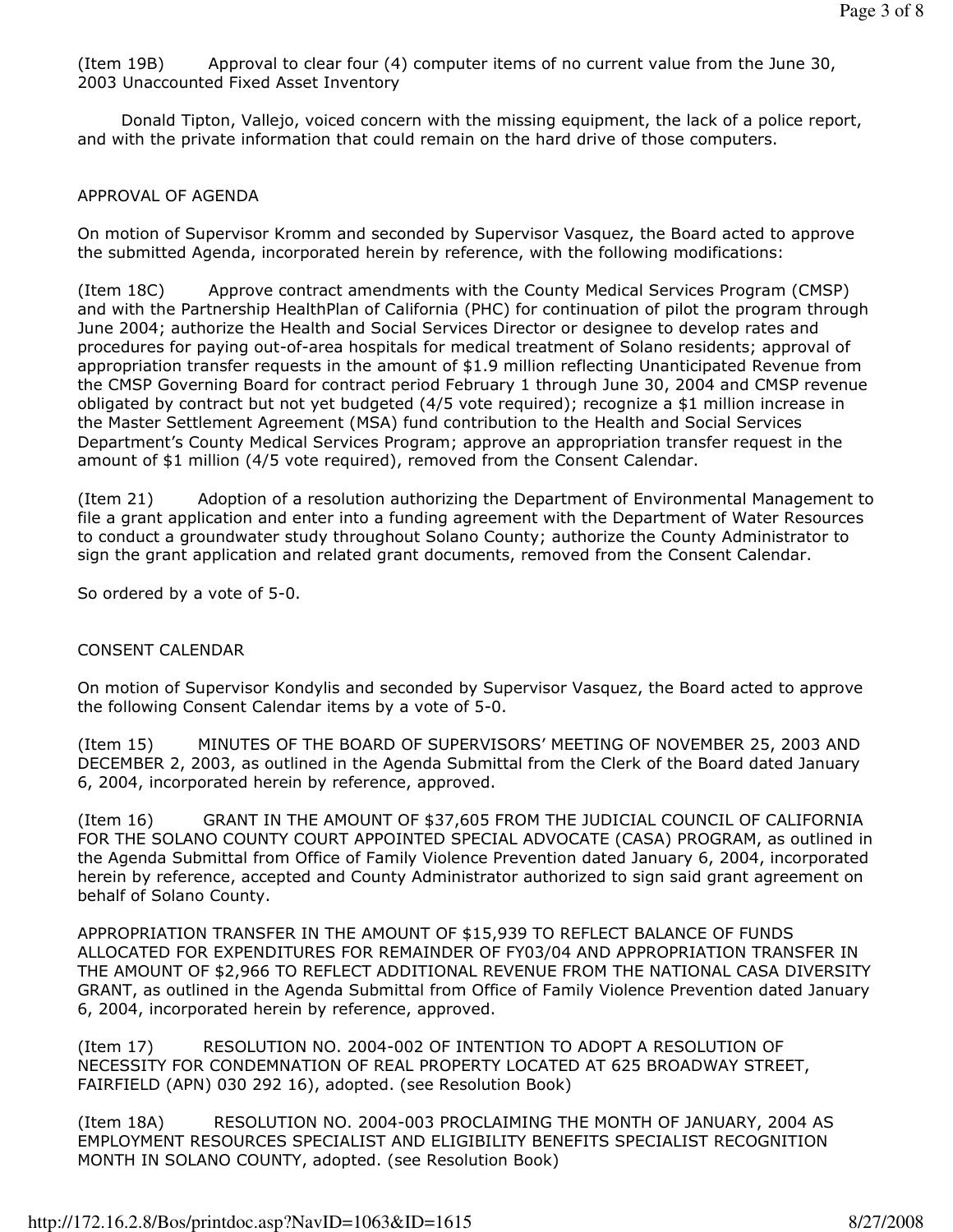(Item 18B) AMENDMENT TO AGREEMENT WITH INTERIM PHYSICIANS RE MEDICAL SERVICES, as outlined in the Agenda Submittal from Health and Social Services dated January 6, 2003, incorporated herein by reference, approved and Chairman authorized to sign said contract on behalf of Solano County.

(Item 19A) RESOLUTION NO. 2004-004 AMENDING THE ALLOCATION LIST (DISTRICT ATTORNEY), approved. (see Resolution Book)

(Item 19B) APPROVAL TO CLEAR FOUR (4) COMPUTER ITEMS OF NO CURRENT VALUE FROM THE JUNE 30, 2003 UNACCOUNTED FIXED ASSET INVENTORY, as outlined in the Agenda Submittal from District Attorney dated January 6, 2004, incorporated herein by reference, approved.

(Item 20) NOTICE OF COMPLETION FOR LEMON STREET SIDEWALK FROM CURTOLA PARKWAY TO BENICIA ROAD COMPLETED BY NOR CAL CONCRETE, INC., as outlined in the Agenda Submittal from Transportation dated January 6, 2004, incorporated herein by reference, approved.

SPECIAL DISTRICTS GOVERNED BY THE BOARD OF SUPERVISORS:

Rural North Vacaville Water District

(Item 25) Minutes regarding this matter are contained in the Rural North Vacaville Water District Minutes Book.

#### **ORDERS**

(Item 18C) CONTRACT AMENDMENTS WITH THE COUNTY MEDICAL SERVICES PROGRAM (CMSP) AND PARTNERSHIP HEALTHPLAN OF CALIFORNIA (PHC) RE CONTINUATION OF PILOT PROGRAM, APPROVED

HEALTH AND SOCIAL SERVICES DIRECTOR TO DEVELOP RATES AND PROCEDURES FOR PAYING OUT-OF-AREA HOSPITALS FOR MEDICAL TREATMENT OF SOLANO RESIDENTS, APPROVED

APPROPRIATION TRANSFER REQUESTS IN THE AMOUNT OF \$1.9 MILLION FOR UNANTICIPATED REVENUE FROM THE CMSP GOVERNING BOARD, APPROVED

APPROPRIATION TRANSFER REQUEST IN THE AMOUNT OF \$1 MILLION FOR ADDITIONAL \$1 MILLION IN THE MASTER SETTLEMENT AGREEMENT (MSA) FUND CONTRIBUTION TO THE COUNTY MEDICAL SERVICES PROGRAM, APPROVED

 The Board was provided with an Agenda Submittal from Health and Social Services dated January 6, 2004, incorporated herein by reference, regarding continuing the CMSP Pilot Program.

 Responding to questions posed by Supervisor Kromm regarding a presentation of the CMSP pilot project, and increases in requests for General Assistance, Assistant Director of Health and Social Services Moira Sullivan discussed plans for a full report on the rollout of the program throughout the State, noted the uncertainty relating to the Vehicle License Fee (VLF) funding of the project, direction of the CMSP Governing Board to continue the Pilot Project, climbing enrollment, and extension of the pilot. Ms. Sullivan noted development of a monthly management report that would provide statistical information for the Board.

 On motion of Supervisor Kromm and seconded by Supervisor Vasquez, the Board acted to approve contract amendments with the County Medical Services Program (CMSP) and with the Partnership HealthPlan of California (PHC) for continuation of the pilot program, to authorize the Health and Social Services Director or designee to develop rates and procedures for paying out-ofarea hospitals for medical treatment of Solano residents, to approve appropriation transfer requests in the amount of \$1.9 million for Unanticipated Revenue from the CMSP Governing Board, and to approve an appropriation transfer request in the amount of \$1 million to recognize a \$1 million increase in the Master Settlement Agreement (MSA) fund contribution to the Health and Social Services Department's County Medical Services Program

(Item 21) RESOLUTION NO. 2004-005 IN SUPPORT OF THE DEPARTMENT OF ENVIRONMENTAL MANAGEMENT REQUEST FOR FUNDING FROM THE CALIFORNIA DEPARTMENT OF WATER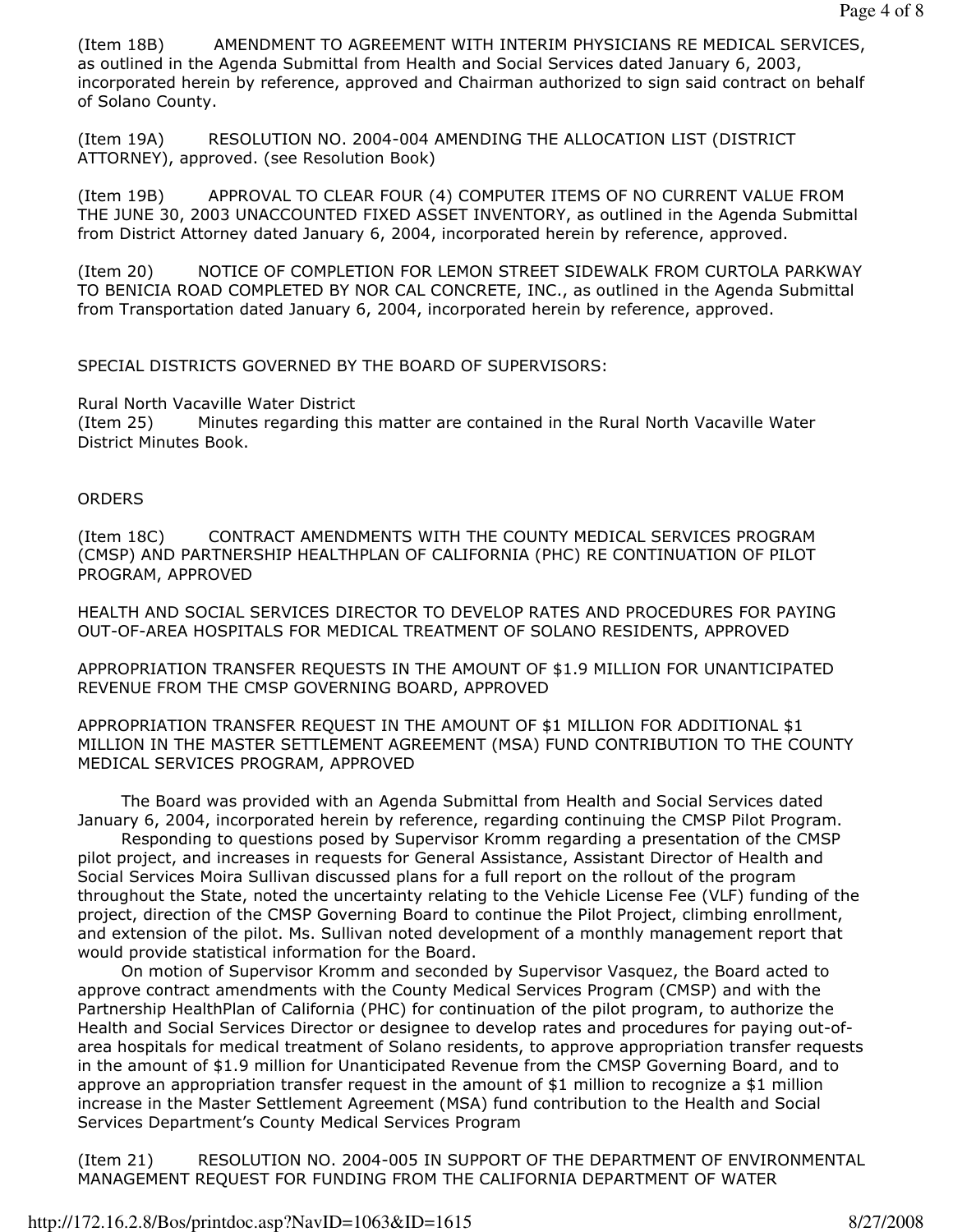## RESOURCES, LOCAL GROUNDWATER ASSISTANCE GRANT, ADOPTED

 The Board was provided with an Agenda Submittal from the Department of Environmental Management dated January 6, 2004, incorporated herein by reference, outlining the grant application to be used for a study of water supply wells and impacted sites throughout the County, to locate and destroy abandoned water wells, and initiate a tracking and communication system to help protect the water supply well sites.

 Responding to questions posed by Supervisor Kromm regarding any potential impacts to our ground water quality from the spreading of biosolids or from dairies, and the development of baseline information and measure changes, Misty Kaltreider, Geologist Department of Environmental Management, noted this study will evaluate, locate, map water wells and locations of known or potential contaminated sites, and to evaluate the potential threat of the contaminated sites to the water wells.

 Responding to questions posed by Supervisor Kromm regarding including the information in the GIS system, Director of Environmental Management Birgitta Corsello noted the Solano County Water Agency (SCWA) is also applying for a grant to focus on public wells and water systems, and the potential to consolidate the information to have a better idea what is going on underground. This information will be included in the departmental GIS system and reported to the State.

 Responding to questions posed by Supervisor Vasquez relative to the differences of testing to be done by the County and SCWA, Ms. Corsello noted SCWA will be gathering data on the aquifers, and will build information on what is going on underground.

 Responding to questions posed by Supervisor Kondylis regarding contaminates, Ms. Kaltreider noted this project is to gather information from other agencies on contaminated sites.

 Ms. Corsello discussed the consolidation of the available information of the many Countywide agencies and the mapping of the sites, and mapping of private wells, and the grant cap at \$200,000.

 Supervisor Kromm posed questions regarding testing of private wells, Ms. Corsello noted there is no requirement for private well owners to have the wells tested, and the owners are encouraged to have testing done, but it is not required.

 On motion of Supervisor Kromm and seconded by Supervisor Forney, the Board acted to adopt Resolution No. 2004-005. So ordered by a vote of 5-0. (see Resolution Book)

(Item 25) MEMORANDUM OF INTENT (MOI) BETWEEN THE COUNTY, THE SOLANO COUNTY FAIR ASSOCIATION AND THE MILLS CORPORATION, APPROVED

 Deputy County Counsel Kim Alexander reviewed the information contained in the Agenda Submittal from her department dated January 6, 2004, incorporated herein by reference, regarding a Memorandum of Intent for redevelopment/revitalization of the Solano County Fairgrounds.

 Cheryl Hines, Solano Mall, L.P., voiced concern with the MOI as outlined in the facsimile letter dated January 5, 2004, incorporated herein by reference. Ms. Hines highlighted the major points of the letter including significant environmental impacts, loss of recreational opportunities, additional traffic congestion and pollution, and the essential step toward a commitment to the redevelopment of the fairgrounds. Ms. Hines requested a thorough environmental analysis is completed before any commitments as described in the MOI.

 Supervisor Kondylis noted Ms. Hines is representing the Solano Mall that is located in Fairfield, and is not in close proximity to the fairgrounds.

 Responding to questions posed by Supervisor Kondylis regarding final approval of a Master Plan in December 2004, and approvals prior to an EIR, Ms. Alexander outlined the timeline for the submission of a preliminary Master Plan concept in June 2004 then in December 2004 the preliminary Master Plan and both plans would be presented to the Fair Board of Directors and the Board of Supervisors for approvals. If the Preliminary Master Plan is approved an EIR would then begin before a final Master Plan is completed.

 Requesting clarification by Supervisor Kromm regarding the dates, and how long the EIR would take, Ms. Alexander noted a full EIR would be done after approval in December 2004 of the Preliminary Master Plan. The Preliminary Master Plan will be submitted in October, with a 60-day window, to allow complete review of the proposal before any approval. The EIR would take approximately 18 months.

 Commenting in relation to the letter submitted on behalf of Solano Mall, Ms. Alexander noted the MOI is to give the County some idea what things might look like at the fairgrounds so an EIR would be premature at this time. An initial study is not required if the lead agency is able to determine that a full EIR would clearly be required for the project, and one will be required here. Liz Link, Mills Corporation, noted her enthusiasm in beginning this project with gathering of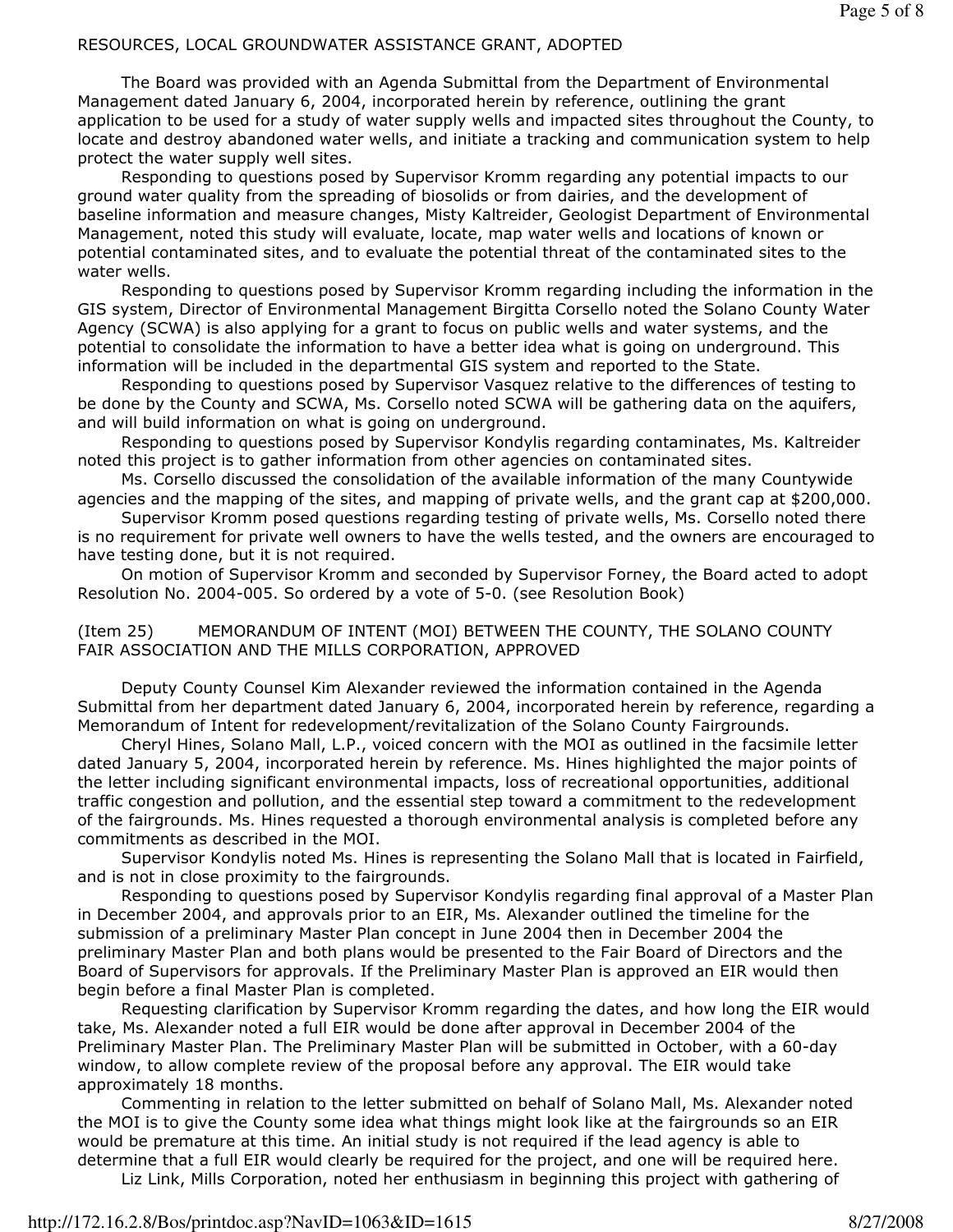input, to then return in the fall with a plan, and pending approval meetings have been scheduled for the near future. Mills will be doing preliminary due diligence, just to understand what is at the site. We need to understand what the project needs to be before an EIR is done.

 Chairman Silva noted this project will enhance the recreational opportunities for the County, discussed bringing businesses into our communities, and feels the project will bring many people to the area

 On motion of Supervisor Kondylis and seconded by Supervisor Kromm, the Board acted to approve the Memorandum of Intent between the County, the Solano County Fair Association and the Mills Corporation. So ordered by a vote of 5-0.

## (Item 24) 2003 SOLANO COUNTY ANNUAL REPORT RECEIVED

The Board was provided with an Agenda Submittal from the County Administrator's Office dated January 6, 2004, incorporated herein by reference, regarding the 2003 Solano County Annual Report.

County Administrator Mike Johnson briefly highlighted the key points in the 2003 annual report, noting the focus on County employees, reflected on the accomplishments that were achieved as a result of a team effort, and noted the groundwork that was laid to benefit County residents in the future. This year the accomplishments have focused on Board goals and objectives as outlined in the Board's Mission Statement, the County core values, and the six priorities of the Board.

Supervisor Kromm, as Chairman for 2003, commended Mr. Johnson on the report presentation as a report that the public will pickup and read, the focus of programs to meet the Counties priorities, and the focus on work done by employees to meet the County priorities.

Director of Child Support Services Dennis Covell introduced the staff members highlighted on page 5 of the report, and outlined the functions these staff members do.

Chairman Silva acknowledged the importance and appreciation of the employees as the first line responders and interacting with the citizens every day.

Director of Health and Social Services Patrick Duterte discussed the lack of services for the Latino population in North County and the opportunity to partner with Caminar to provide mental health services.

Roger Weir, Executive Director Caminar, briefly discussed the indigenous staff, the community outreach, and introduced the staff for the California Endowment for the Nueva Vida project as outlined on page 7 of the report.

Sheriff Gary Stanton discussed the success in the Sheriff's Department in 2003 such as partnering with the Office of Family Violence Prevention to reduce domestic and family violence, the expansion of the canine program, reintroduction of the resident deputy program, working security for the Solano County Fair, and continuing jail programs.

Director of General Services Veronica Ferguson discussed the wonderful staff in her department, the behind the scenes work done by her department, by the Board's commitment to invest in the future and the goal to provide all County employees a dignified great place to work, and the quality public service provided by her department.

County Architect Kanon Artiche introduced members of his team, as presented on page 15 of the report. Goals of the department to provide services, being solution oriented and that the mission is about the people – the employees and the public, and thanked the Board for the opportunity to work for Solano County.

Supervisor Kromm discussed providing effective and efficient public services.

Assistant Assessor-Recorder Mark Tonneson introduced the verifying staff of the Recorder's Division that eliminated a backlog of over 38,000 documents, as detailed on page 17.

There was a brief discussion for items that could be included in the report next year.

 Mr. Johnson commended staff from his office that worked with the departments to produce this document.

(Item 26) SOLANO COUNTY ADULT DETENTION NEEDS ASSESSMENT AND MASTER PLAN, APPROVED

 The Board was provided with an Agenda Submittal from General Services/Architectural Division dated January 6, 2004, incorporated herein by reference, regarding the needs assessment and master plan for the Solano County Adult Detention facilities as prepared by Kitchell, Kaplan-McLaughlin-Diaz, and Dan Smith Associates.

 Supervisor Kondylis voiced concern with the indication of increases in the jail population and questioned where the numbers are coming from and what percentage of that number are mentally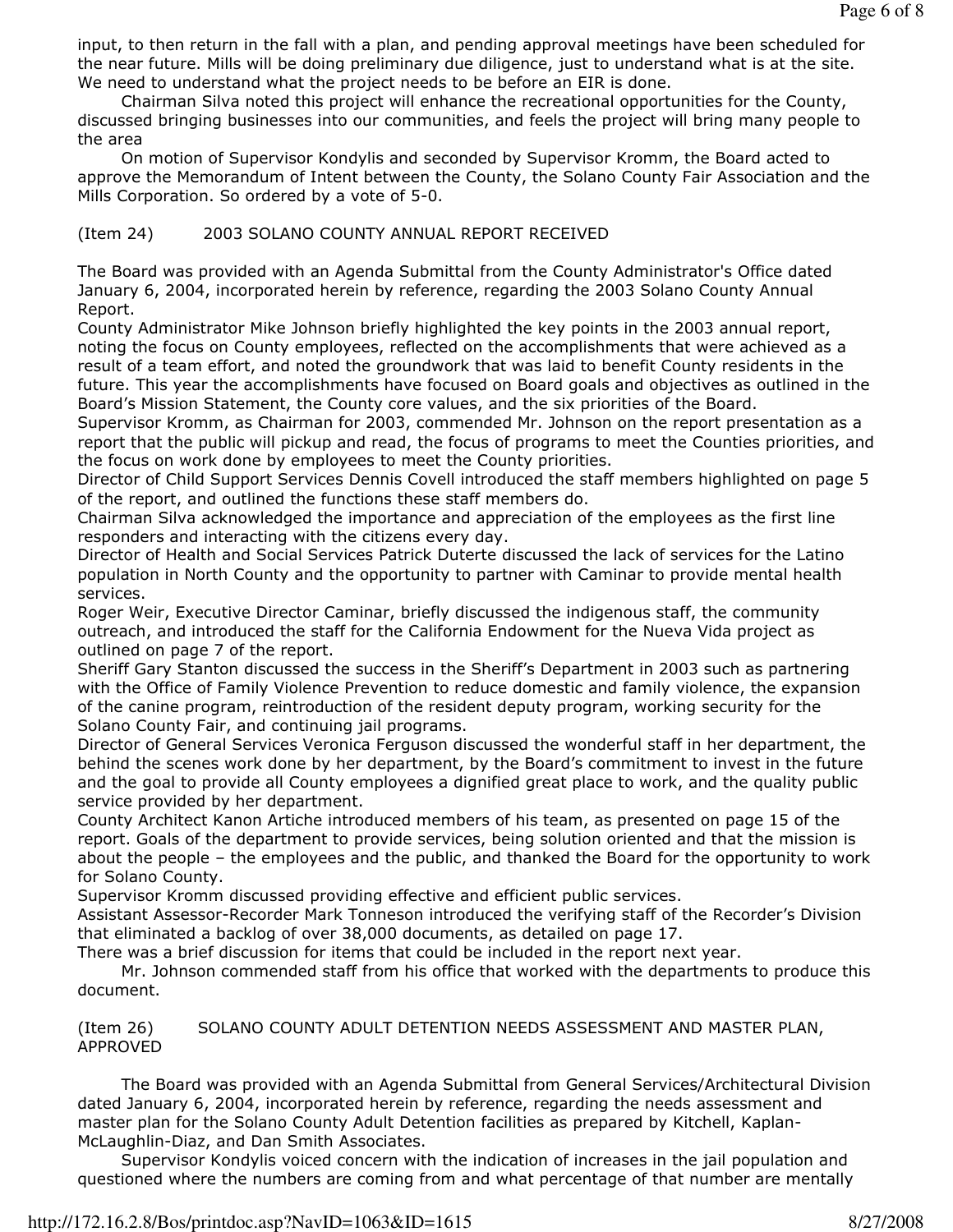ill, and the need for strategies to divert the mentally ill to less expensive programs, responding Sheriff Gary Stanton discussed the direct correlation between population growth and jail growth, changes in the sentencing structure, changes in ways crimes are charged and other factors that were used to estimate what future needs will be. There are a great number of mentally ill people in the jails, and Sheriff Stanton discussed the possibility of a new State crime reduction program aimed at the mentally ill.

 John Taylor County Administrative Office noted there are 30% to 40% of the inmates have not been sentenced, the growing length of time between arrest and sentencing, looking for alternatives to house excess prisoners, and the reduction in the number of beds available for the mentally ill in State hospitals.

 Supervisor Kondylis voiced concern not with building a new facility but the excessive costs of staffing such a facility.

There was a brief discussion regarding minimizing the number of mentally ill in the jails.

 County Architect Kanon Artiche noted this plan sets forth a manor of growth based on the need as it emerges over time. If the need does not emerge the plan is flexible to allow for those changes. The plan will begin at Claybank, then expand to downtown Fairfield, the option to create beds in Vallejo and ending with a last phase expansion and build out at Claybank.

 Supervisor Kromm feels there should be a Countywide summit to review what can be done to keep the mentally ill out of jail, that should include the schools, the police departments, and the County, and that the problem needs to be fixed before it gets to the jail. Supervisor Kromm noted the consistent booking rates per 1,000 population, it is the length of stay that is a problem, and endorsed the report.

 On motion of Supervisor Kromm and seconded by Supervisor Vasquez, the Board acted to approve the Solano County Adult Detention Needs Assessment and Master Plan. So ordered by a vote of 5-0.

SPECIAL DISTRICTS GOVERNED BY THE BOARD OF SUPERVISORS:

Solano County Facilities Corporation

(Item 27) Minutes regarding this matter are contained in the Solano County Facilities Corporation Minutes Book.

Solano County Building Corporation

(Item 28) Minutes regarding this matter are contained in the Solano County Building Corporation Minutes Book.

APPOINTMENTS/RESIGNATIONS TO BOARDS AND COMMISSIONS

 On motion of Supervisor Kondylis and seconded by Supervisor Kromm, the Board acted to approve the following appointments and/or resignations to Boards and Commission. So ordered by a vote of 5-0.

(Item 29A) NORMA SIMMER APPOINTED TO THE IN-HOME SUPPORTIVE SERVICES COMMISSION, as outlined in the Agenda Submittal dated January 6, 2004, incorporated herein by reference, for a term to expire January 6, 2008, approved.

(Item 29B) JOHN POTTER REAPPOINTED TO THE AIRPORT LAND USE/ AVIATION ADVISORY COMMISSION, as outlined in the Agenda Submittal dated January 6, 2004, incorporated herein by reference, for a term to expire January 1, 2008, approved.

(Item 29C) TERRY L. RIDDLE APPOINTED TO THE SOLANO COUNTY PARK AND RECREATION COMMISSION, as outlined in the Agenda Submittal dated January 6, 2004, incorporated herein by reference, approved.

(Item 29D) IRMA TORRES AND NATASHA CRESPO APPOINTED TO THE NORTHERN SOLANO HUMAN SERVICES ADVISORY BOARD, as outlined in the Agenda Submittal from Health and Social Services dated January 6, 2004, incorporated herein by reference, approved.

RESIGNATIONS OF MARIANNE RESTEL, JIM MELVIN, AND LOIS BUTLER TO THE NORTHERN SOLANO HUMAN SERVICES ADVISORY BOARD, accepted as outlined in the Agenda Submittal from Health and